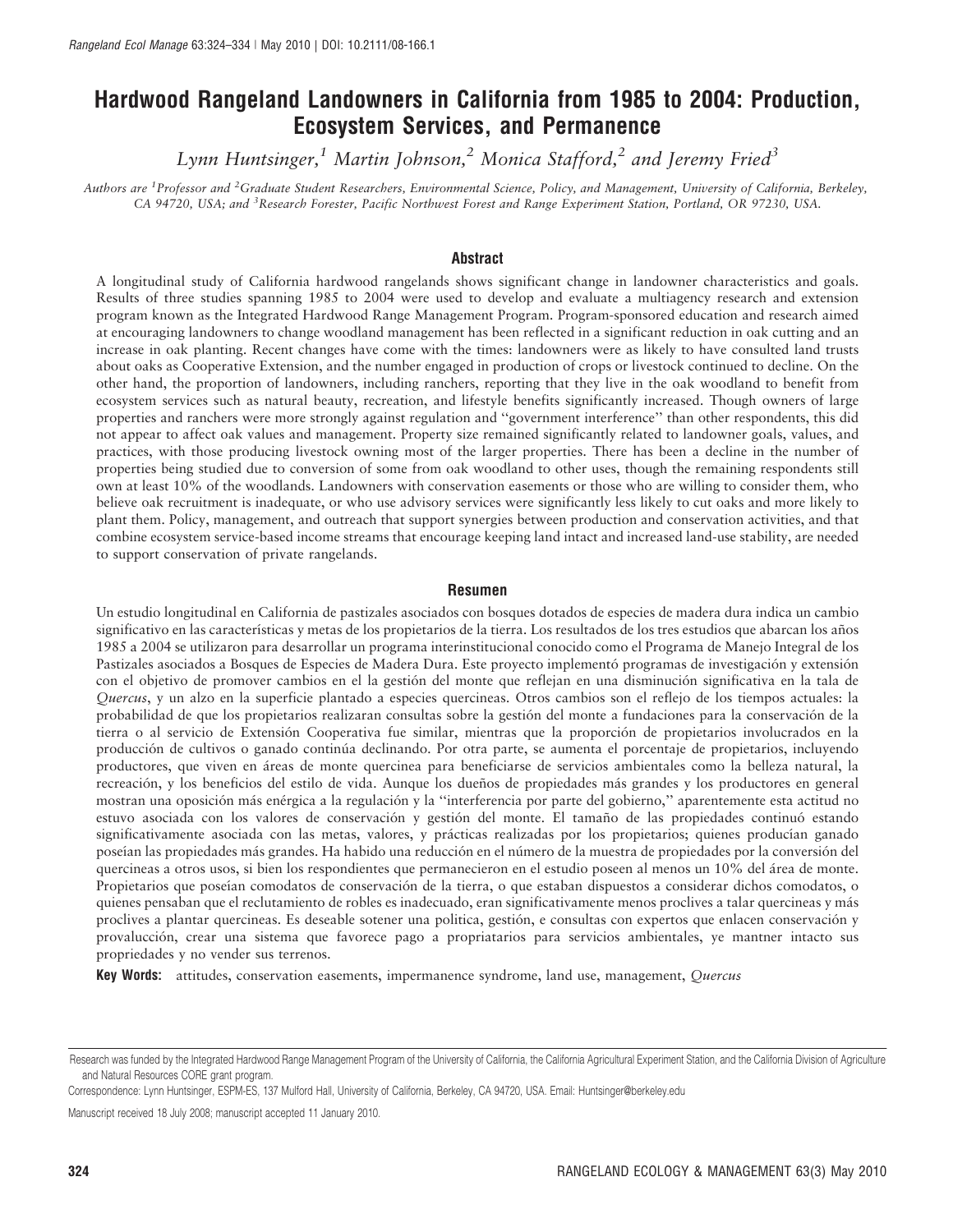## INTRODUCTION

Development of programs for influencing management of private rangelands should be based on a strong understanding of landowner goals, needs, and circumstances (Coppock and Birkenfield 1999). A survey approach is often chosen for such an assessment, and for understanding the factors that influence manager decisions. Previous rangeland survey research has linked management practices and goals to aspects of property or operation size (Huntsinger and Fortmann 1990; Rowe et al. 2001; Kreuter et al. 2004); land tenure (Fortmann and Huntsinger 1989; Rowe et al. 2001; Sulak et al. 2008); length of ownership (Gosnell et al. 2007); attitudes toward government, regulation, and property rights (Liffmann et al. 2000; Jackson-Smith et al. 2005; Kreuter et al. 2006; Conley et al. 2007); surrounding levels of urbanization (Liffmann et al. 2000; Sulak and Huntsinger 2002; Huntsinger et al. 2004; Yung and Belsky 2007; Sulak et al. 2008); incentives programs (Huntsinger et al. 2004; Larson et al. 2005); education (Richards and George 1996; Coppock and Birkenfeld 1999); income (Coppock and Birkenfeld 1999); income source (Kreuter et al. 2004); and region (Rowan and White 1994). Several studies have developed typologies of rangeland landowner characteristics and behaviors (Gentner and Tanaka 2002; Brodt et al. 2004; Gosnell and Travis 2005). Though important to understanding rangeland management, none of these surveys followed management over time, something that is needed to assess trends.

In the natural resource sciences, longitudinal surveys of landowners are rare. Research sponsored by California's multiagency Integrated Hardwood Range Management Program (IHRMP) provides an opportunity to follow management over time. When the program began in 1985, a property-based survey of hardwood rangeland (also referred to as oak woodland or foothill woodland) landowners was conducted in order to develop extension programs and research targets. The objective was to identify the goals and practices of hardwood rangeland landowners and to examine relationships between landowner characteristics, values, and management. The survey was repeated when funding and personnel were available, in 1992 and 2004, with the objectives of identifying changes in landowner characteristics, practices, land uses, and attitudes over time in order to update education and research activities, and to provide information for legislators considering regulation of oak harvest. Results of the 1985 survey were published in 1990 (Huntsinger and Fortmann 1990) and compared landowners with properties of less than 80 ha, between 80 ha and 2 008 ha, and more than 2 008 ha. A comparison of the 1985 and 1992 surveys was published in 1997 (Huntsinger et al. 1997). Here we compare the results of the third survey to those from the earlier surveys, covering a period of almost 20 yr.

Most oak woodlands are privately owned. Development and overharvest, coupled with inherently variable and often low levels of oak recruitment, put them at risk. As coordinated among the University of California Cooperative Extension, CalFire, and other agencies, IHRMP goals at the outset included reducing the loss of oaks in the state and researching ways to encourage oak-positive management of the woodlands by landowners. Areas of inquiry in the survey include



Figure 1. Distribution of hardwood rangelands in California (Allen-Diaz et al. 2007).

landowner demographics, how and why landowners are managing their oaks, what they use and value oaks for, their motives for living in the oak woodlands, their receptivity to environmental regulation, where they get management information from, their participation in conservation programs, and whether or not they are involved in production agriculture. Each is important for developing outreach and further research.

## California's Hardwood Rangelands

The 2 million ha of California hardwood rangeland (California Department of Forestry and Fire Protection–Fire and Resource Assessment Program [CDF–FRAP] 2003) are characterized by an oak (Quercus spp.) overstory and annual grass understory; they occupy coastal and valley foothills throughout most of the state in the Mediterranean climate zone from sea level to about 2 000-m elevation (Fig. 1; Allen-Diaz et al. 2007). Canopy cover varies from complete closure in canyon thickets to open savanna woodlands on foothill slopes (Allen-Diaz et al. 1999, 2007). California's oak woodlands have been recognized worldwide as significant for biodiversity conservation as part of the California floristic province biodiversity hot spot (Myers et al. 2000). More than 80% of the woodlands are in private ownership (CDF-FRAP 2003), and grazing has been the dominant use since European settlement (Burcham 1982). Oak woodland landowners in California are notable for their production of diverse ecosystem services and for the value landowners place on private amenity benefits from woodland ownership (Campos et al. 2009).

The woodlands are also highly desirable for residential development (Huntsinger and Hopkinson 1996). A comparison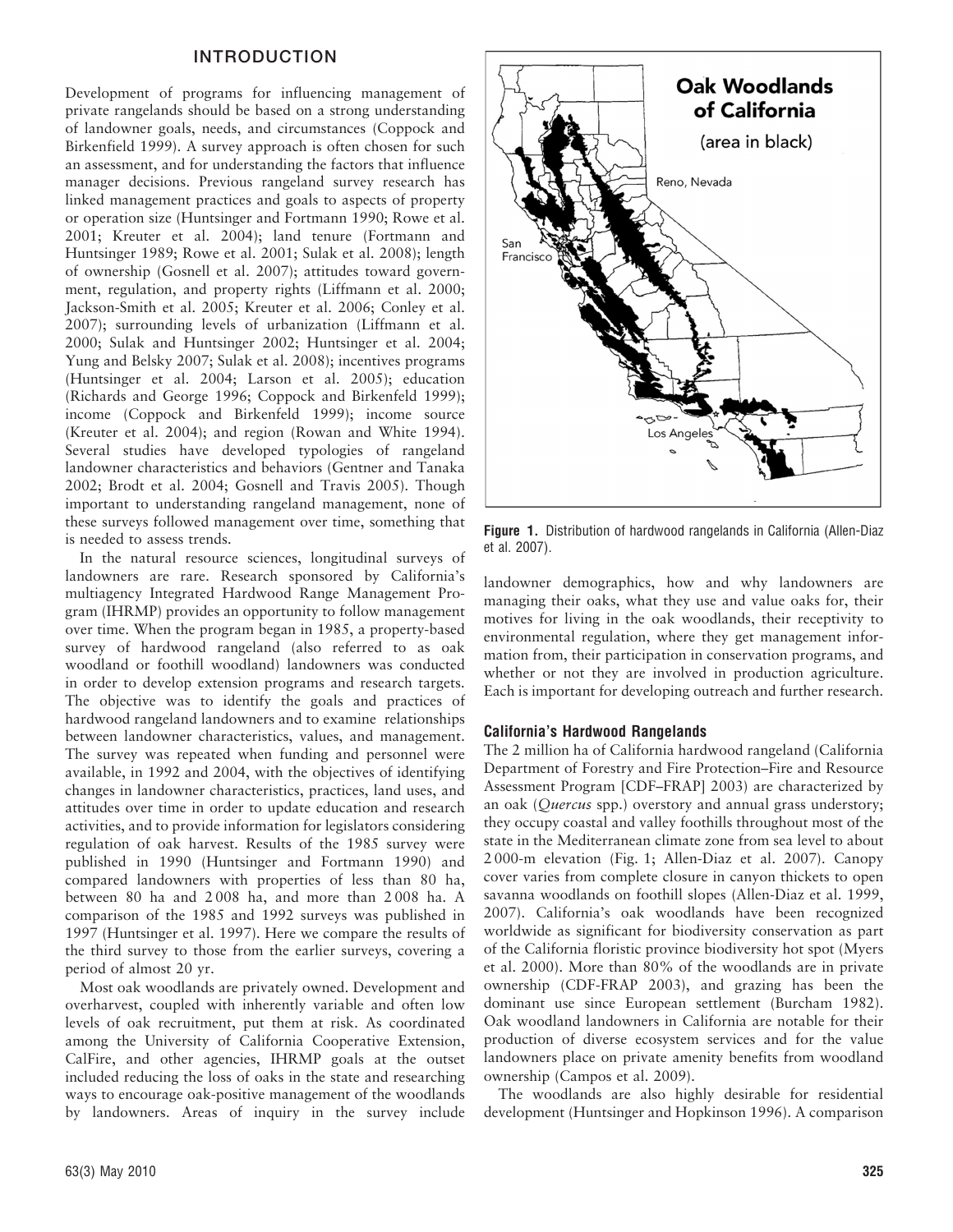of 1982 and 2002 oak woodland data from the State of California shows a decline in woodland extent of almost a third, though changes in methodology and plant community classification make this estimate a rough one (Ewing et al. 1986; CDF-FRAP 2003; Huntsinger et al. 2008). In addition to fragmentation from development, there is concern about a lack of oak recruitment in some areas (Muick and Bartolome 1987). In 1985, the harvest of oaks for fuel and for increased forage production, and the impacts of grazing on oak seedlings were identified as potential contributing factors. Since then, further study has indicated that regeneration and recruitment vary greatly by geographic location and substrate, and are limited or stimulated by a variety of factors not necessarily related to management (Tyler et al. 2006).

Though a variety of other surveys have been conducted in California's hardwood rangelands during the study period (McClaran and Bartolome 1985, Stewart 1991, Johnson 1997, Larson et al. 2005), none have been based on a randomly selected, statewide sample of hardwood rangeland ownerships. However, they have generally supported the results of the 1985 and 1992 surveys (Huntsinger et al. 1997), showing that the majority of landowners value at least some oaks on their property for a variety of reasons and are most often actively managing them. Field-based inventory and monitoring projects examining land use and oak management practices have also helped verify the results of the 1985 and 1992 surveys (Huntsinger et al. 1997), finding, for example, that about two-thirds of hardwood rangelands are grazed by livestock and that conversion and fragmentation are serious problems (Bolsinger 1988; Ewing et al. 1988; Holzman 1993; Swiecki et al. 1997).

#### METHODS

#### Survey Design

Sampling and methodology is consistent for all three surveys, but in 2004 questions were added about conservation easements and land trusts because of their high visibility in oak woodland conservation. Surveys were pretested, and then owners of hardwood rangeland throughout the state were surveyed by mail, using the standard four-wave technique described by Dillman (1978) to achieve a high response rate. The greater the response rate, the less ''self-selection'' bias influences responses and hence the more representative the sample (Clendenning et al. 2004).

Questionnaires were sent to owners of land containing the Forest Inventory Assessment plots previously used to assess hardwood volume in California (Bolsinger 1988). Plots were established at the intersection points of a randomly established 11-km<sup>2</sup> grid overlaid on the state. Plots designated as the nonindustrial forest ''hardwood woodland type'' by the Pacific Northwest Field Experiment Station (US Department of Agriculture, Forest Service 1981) were selected if an overstory of 10% or greater canopy cover was predominately Quercus species and the plot was on private land. Selected plots occurred in 38 of the state's 58 counties, at elevations ranging from 80 m to 1 800 m.

Usable questionnaires were returned by 126 of 166 eligible respondents for a response rate of 76% in 1985; 121 of 151 eligible respondents for a response rate of 80% in 1992; and 98 of 154 eligible respondents in 2004 for a response rate of 64%. Despite losses from the sample population due to subdivision of properties that made locating new owners often impossible, an estimated 10% or more of California's hardwood rangelands were owned by the respondents at each date. The 2004 respondents include those who purchased, inherited, or took over management of a family property since 1985, and some who did not respond to previous surveys, as well as those maintaining ownership of the property since 1985.

The grid method used to establish forest inventory plots means that larger properties have a greater probability of being selected (Wensel 1983). Although this resulted in good representation of landowners of each property size, responses about land use practices cannot be directly extrapolated to the hardwood rangeland as a whole. Analysis using a sample weighted inversely to property size (if property size  $\le$  grid size, weight = grid size/property size; if property size > grid size, weight  $= 1$ ) can be used to extrapolate to a spatial proportion of the oak woodland meeting our selection criteria (Wensel 1983). Another consideration is that although a landowner may report ''cutting oaks,'' we do not know how many oaks or hectares the landowner cut.

The  $\chi^2$  statistic was used to determine significance for categorical variables, whereas Student's  $t$  test was used to compare continuous variables such as age or property size (Spicer 1972). Unless otherwise stated, statistical comparisons were between 1985 and 2004 responses to survey questions, using the  $\chi^2$  statistic. With our small sample size, the low cost of a type I error in this case, and our desire to identify variables for further study, we chose to prioritize avoiding type II error and used the  $P < 0.1$  level for interpreting results as significant (Kreuter et al. 2006; Labovitz 2006). However, we have presented all P values smaller than 0.2 so that the reader may prioritize avoiding error as desired. Small sample size precluded multivariate analysis. Questions are condensed in the tables presenting results.

## RESULTS

#### Owner Characteristics and Rangeland Use

There has been no significant change in landowner demographics, but significantly fewer owners are earning their income from ranching, and more are relying on ''other sources'' of income, such as investments, pensions, and self-employment (Table 1). In 2004, respondents owned a total of 272 000 ha. Using the weighted sample, an estimated 20% of the woodlands belong to absentee owners, and 17% belong to landowners with a paid property manager.

There have been significant changes in land use since 1985. The number of owners selling livestock, and with livestock grazing on their property, declined (Table 2). Yet more than 80% of properties larger than 80 ha are grazed by livestock, a proportion that has not significantly changed since 1985. In 1985, 78% of landowners with livestock grazing on their property sold livestock, compared to  $62\%$  in 2004 ( $P < 0.04$ ,  $df = 2$ ), indicating increased grazing by lease. Using the weighted sample, an estimated 10% of grazed woodlands are owned by those who do not produce or sell livestock (Table 2). Though this was not asked about on previous survey dates, in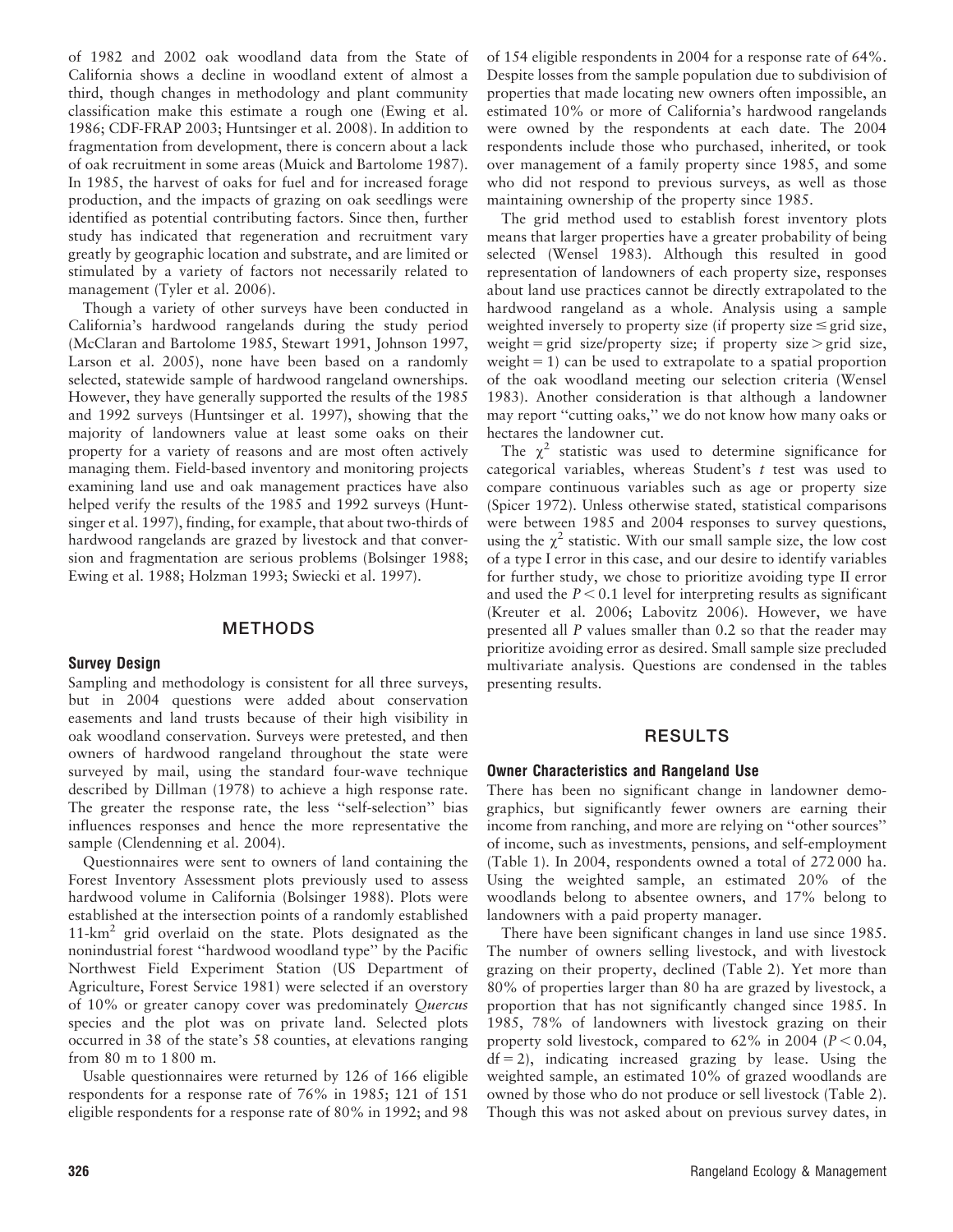|  |  |  |  |                                                             | <b>Table 1.</b> The percentage of California hardwood rangeland landowners |
|--|--|--|--|-------------------------------------------------------------|----------------------------------------------------------------------------|
|  |  |  |  | with the following characteristics in 1985, 1992, and 2004. |                                                                            |

|                              |                         | Landowners (%)          |                      |                                        |  |  |
|------------------------------|-------------------------|-------------------------|----------------------|----------------------------------------|--|--|
| Landowner<br>characteristics | 1985<br>$(n = 126)^{1}$ | 1992<br>$(n = 115)^{1}$ | 2004<br>$(n=98)^{1}$ | $P(\chi^2)$ , df = 1,<br>1985 vs. 2004 |  |  |
| College graduate             | 50                      | 54                      | 60                   | $ns^2$                                 |  |  |
| Mean age                     | 58                      | 58                      | 61                   | ns <sup>3</sup>                        |  |  |
| Mean length of ownership     |                         |                         |                      |                                        |  |  |
| of land                      | 35                      | 44                      | 39                   |                                        |  |  |
| Major source of income       |                         |                         |                      | ns <sup>3</sup>                        |  |  |
| Ranching                     | 27                      | 20                      | 14                   | 0.02                                   |  |  |
| Other self employed          | 31                      | 29                      | 24                   | ns                                     |  |  |
| Wage employment              | 27                      | 29                      | 31                   | ns                                     |  |  |
| <b>Other</b>                 | 15                      | 20                      | 32                   | 0.00                                   |  |  |
| Absentee owner               | 25                      | 26                      | 22                   | ns                                     |  |  |
| Have a paid manager          | 22                      | 16                      | 10                   | 0.02                                   |  |  |
| Female                       | 18                      | 24                      | 20                   | ns                                     |  |  |

 $1n$  varies slightly with each question.

<sup>2</sup>ns indicates not significant.

 $3P$   $>$  0.1, Student's t test.

2004 10% of respondents grazed stocker cattle only, another 18% grazed stockers with a cow–calf herd, and 32% of respondents grazed a cow–calf herd only. Approximately 4% grazed sheep, 4% grazed llamas, and 3% grazed goats.

Selling fuelwood declined significantly, and fee hunting and fishing remains small and without detectible trend (Table 2). The proportion of owners with their land enrolled under the California Land Conservation Act of 1965 (CLCA) or in a Timber Production Zone, two voluntary conservation programs that limit land development for 10 yr in exchange for tax relief, has remained steady. Three landowners in our sample had worked with Cooperative Extension to create a rangeland water quality management plan for their properties as part of voluntary compliance with the state's Clean Water Act (Larson et al. 2005), and one landowner reported participating in the California Department of Fish and Game's Ranching for

Wildlife program (AB 580), which provides benefits to landowners who improve habitat. All three owned more than 2 008 ha.

## Goals and Motivations of Landowners

The motives landowners gave for choosing to live in the oak woodland changed dramatically and significantly from those given in 1985, with amenities such as recreation, natural beauty, getting away from the city, and having a different lifestyle becoming significantly more important (Table 3). Considering livestock sellers or ranchers only, the trends are the same, with amenities much more important in 2004. At all three survey dates, more than 60% of ranchers reported a family business or property as an important reason to live in the oak woodlands, but in 2004, 86% of ranchers reported that the natural beauty of the oak woodlands was important, compared to 59% in 1985 ( $P < 0.08$ , df = 4). Though it was only asked about in 2004, 59% of ranchers stated that hunting and fishing influenced their choice, and 82% said that opportunities to view wildlife influenced them.

Unlike other responses analyzed in this survey, significant changes in motives for living in the oak woodland were reported by landowners in the three property sizes between 1985 and 2004 (Fig. 2). In 1985, owners of  $\leq 80$  ha were highly influenced by the amenities of owning oak woodlands, including lifestyle, getting away from the city, natural beauty, and recreational opportunities (Huntsinger and Fortmann 1990), whereas owners of more than 2 008 ha were significantly less likely to report these as important influences. In 2004, however, owners of more than 2 008 ha much more frequently reported being motivated by such amenities, with 30% saying ''having a different lifestyle'' was an important influence in 1985, and 76% saying it was in 2004 (Fig. 2;  $P < 0.027$ , df = 4). Summing the four amenity variables above (notated in Table 2) into an ''amenity'' score (Table 3) with a higher total indicating more amenity values, the score for properties of less than 80 ha has not changed significantly over time, with a mean of 15.3 in 1985, and 16.6 in 2004. On the other hand, for landowners with more than 2 008 ha the score increased significantly from a mean of 9.1 in

Table 2. The percentage of California hardwood rangeland landowners engaged in each land use in 1985, 1992, and 2004.

|                                    |                      | Landowners $(\%)$    |                 |                                     | Estimated %          |
|------------------------------------|----------------------|----------------------|-----------------|-------------------------------------|----------------------|
| Land use                           | 1985 $(n = 126)^{1}$ | 1992 $(n = 115)^{1}$ | 2004 $(n=98)^1$ | $P(\chi^2)$ , df = 1, 1985 vs. 2004 | ha 2004 <sup>2</sup> |
| Cattle/sheep graze property        | 73                   | 63                   | 62              | 0.09                                | 66                   |
| Produces livestock                 | 65                   | 58                   | 52              | 0.04                                | 56                   |
| Sells livestock                    | 61                   | 55                   | 41              | 0.00                                | 42                   |
| Sells fuelwood                     | 20                   |                      |                 | 0.03                                |                      |
| Sells any products from land       | 68                   | 63                   | 47              | 0.00                                | 48                   |
| Produces food crops                | 20                   | 18                   | 21              | ns <sup>3</sup>                     | 28                   |
| Sells fee hunting or fishing       | 11                   | 9                    | 8               | ns                                  |                      |
| Uses as vacation home              | 15                   | 23                   | 20              | ns                                  | 18                   |
| Land registered in California Land |                      |                      |                 |                                     |                      |
| <b>Conservation Act</b>            | 51                   | 45                   | 46              |                                     | 50                   |
| Land in Timber Production Zone     | 9                    | 16                   | 14              | ns                                  | 16                   |

 $1n$  varies slightly with each question.

 $^2$ Estimate of percentage oak woodland owned by landowners engaging in each activity, calculated using the weighted sample (if property size  $\geq$  grid size, weight = 1; if property size  $<$  grid size, weight  $=$  grid size/property size).

<sup>3</sup>ns indicates not significant.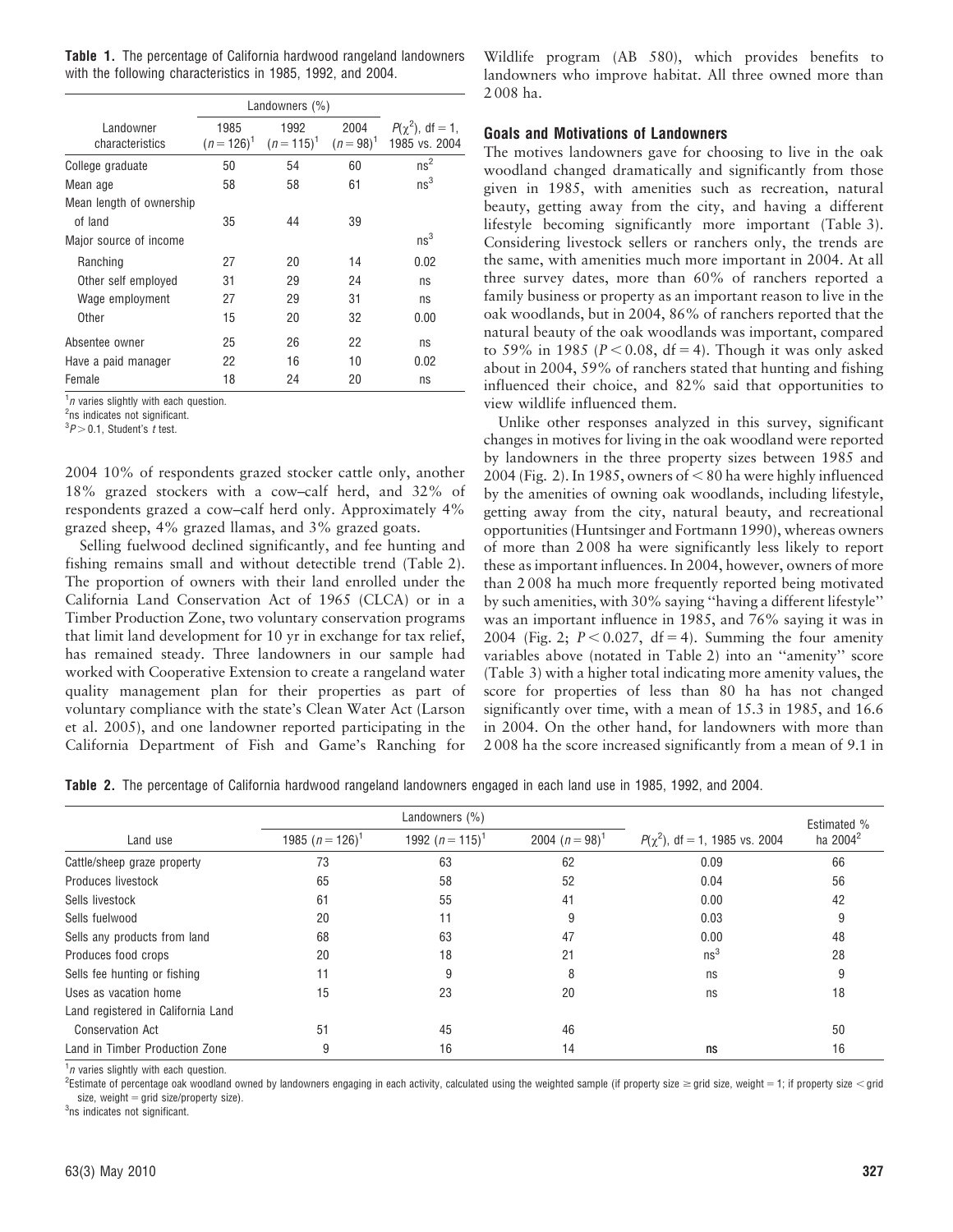Table 3. The percentage of California hardwood rangeland landowners who agreed that the following factors strongly influenced their decision to live in hardwood rangelands in 1985, 1992, and 2004.

|                               |      | Landowners $(\%)$                          |      |                                        |
|-------------------------------|------|--------------------------------------------|------|----------------------------------------|
| Factors                       | 1985 | 1992<br>$(n=126)^1$ $(n=115)^1$ $(n=98)^1$ | 2004 | $P(\chi^2)$ , df = 2,<br>1985 vs. 2004 |
| I wanted to live near natural |      |                                            |      |                                        |
| beauty                        | 46   | 60                                         | 71   | 0.00                                   |
| Job opportunities             | 21   | 19                                         | 10   | 0.09                                   |
| To get away from city life    | 39   | 41                                         | 54   | 0.09                                   |
| So I could have a different   |      |                                            |      |                                        |
| lifestyle                     | 29   | 35                                         | 48   | 0.00                                   |
| Recreational opportunities    | 31   | 30                                         | 43   | 0.03                                   |
| It is cheaper to live here    | 9    | 12                                         | 10   | ns <sup>2</sup>                        |
| Family business or property   | 55   | 57                                         | 48   | ns                                     |
| Hunting and fishing-2004      |      |                                            |      |                                        |
| only                          |      |                                            | 21   |                                        |
| View wildlife-2004 only       |      |                                            | 45   | mar                                    |

 $1n$  varies slightly by question.

<sup>2</sup>ns indicates not significant; na, not applicable.

1985 to 12.9 in 2004 ( $P < 0.07$ , t test), though the difference in amenity scores of landowners with less than 80 ha and more than  $2008$  ha remained significant in  $2004$  (mean = 12.9 vs. 16.6;  $P < 0.08$ , t test).

#### Memberships and Sources of Information

Changes in memberships reflect the trends away from production land use, and trends in consultation reveal the importance of land trusts (Table 4). Landowners were asked if they had consulted with an advisory service during the ''last



Figure 2. The influence of "having a different lifestyle" on landowner decisions to live in the oak woodlands in 1985, 1992, and 2004 (error bars are the 90% confidence interval of the mean). There was no change in relative values by property size in 1985 and 1992, but in 2004, owners of properties larger than 80 ha were significantly more likely to report being influenced by the desire to have a different lifestyle than they were in 1985 (P<0.02,  $\chi^2$ , df = 2). Very similar patterns and levels of significance were found for being ''influenced by natural beauty.''

two years,'' and more than a third had done so. Cooperative Extension, the Natural Resources Conservation Service, and land trusts were most commonly used.

## Attitudes Toward Government and Regulation

The generally negative attitude of oak woodland landowners toward government regulation and control observed in 1985 continued to be observed in 2004 (Table 5). About half of all landowners continue to agree that regulation with compensation is acceptable, though few believe that citizens are adequately consulted. One significant trend is that landowners are less likely to believe that landowners should be able to use the natural resources on their property without state permission. Based on a scale developed from the variables notated in Table 5, excluding oak-related variables, with a higher total indicating greater opposition to regulation, landowners in the largest size category (mean = 17.7 vs. 14.2;  $P < 0.01$ , t test), and ranchers (mean = 18.2 vs. 14.8;  $P < 0.01$ , t test), were more likely than other respondents to be opposed to a strong government regulatory role in natural resources management. On the other hand, opposition to regulation did not relate to landowner oak management practices, values for oaks, motivations for living in the woodlands, age, or land tenure. Owners of properties greater than 2 008 ha were significantly more likely to agree that oak are being lost in 2004 (56%) than in 1985 (21%;  $P < 0.03$ , df = 1).

#### Landowner Management Practices and Values for Oaks

Landowners were asked if they had carried out specific practices during the previous 5 yr, and about their values for oaks. In 2004 they reported more reasons to value and plant oaks, and less oak cutting than in previous surveys (Table 6). In 1985, owners of properties greater than 2 008 ha were more likely to cut oaks than those with properties of less than 80 ha  $(P < 0.05$ ,  $df = 1)$ , but there was no significant difference by property size category in 2004 (Table 6), with a lower proportion of all owners cutting oaks.

In 2004, cutting living oaks was related to perceptions of oak replacement, oak canopy cover, the overall status of oaks, and the value of oaks for beauty, soil holding, and water conservation (Table 7). About 56% of owners said there were enough ''young oaks coming up to replace the old oaks,'' 25% of owners reported that young oaks were insufficient to replace the old oaks, and 18% reported that they did not know. Planting oaks is related to making use of advisory services, perceptions of oak replacement, residence on property, and valuing oaks for habitat, natural beauty, browse, and water conservation (Table 7). Property size, income level, ranching, oak canopy cover, receptivity to government intervention, CLCA participation, belief oaks are being lost, cutting oaks, gender, and education level had no relationship to planting oaks, and neither did valuing oaks for shade, property values, water conservation, soil holding, and forage.

#### Conservation Easements and Land Trusts

In 2004 six landowners, owning together more than 10 000 ha, reported having conservation easements (Table 8). Each easement covered half or more of the property, and four of the six landowners produced livestock. Two easements were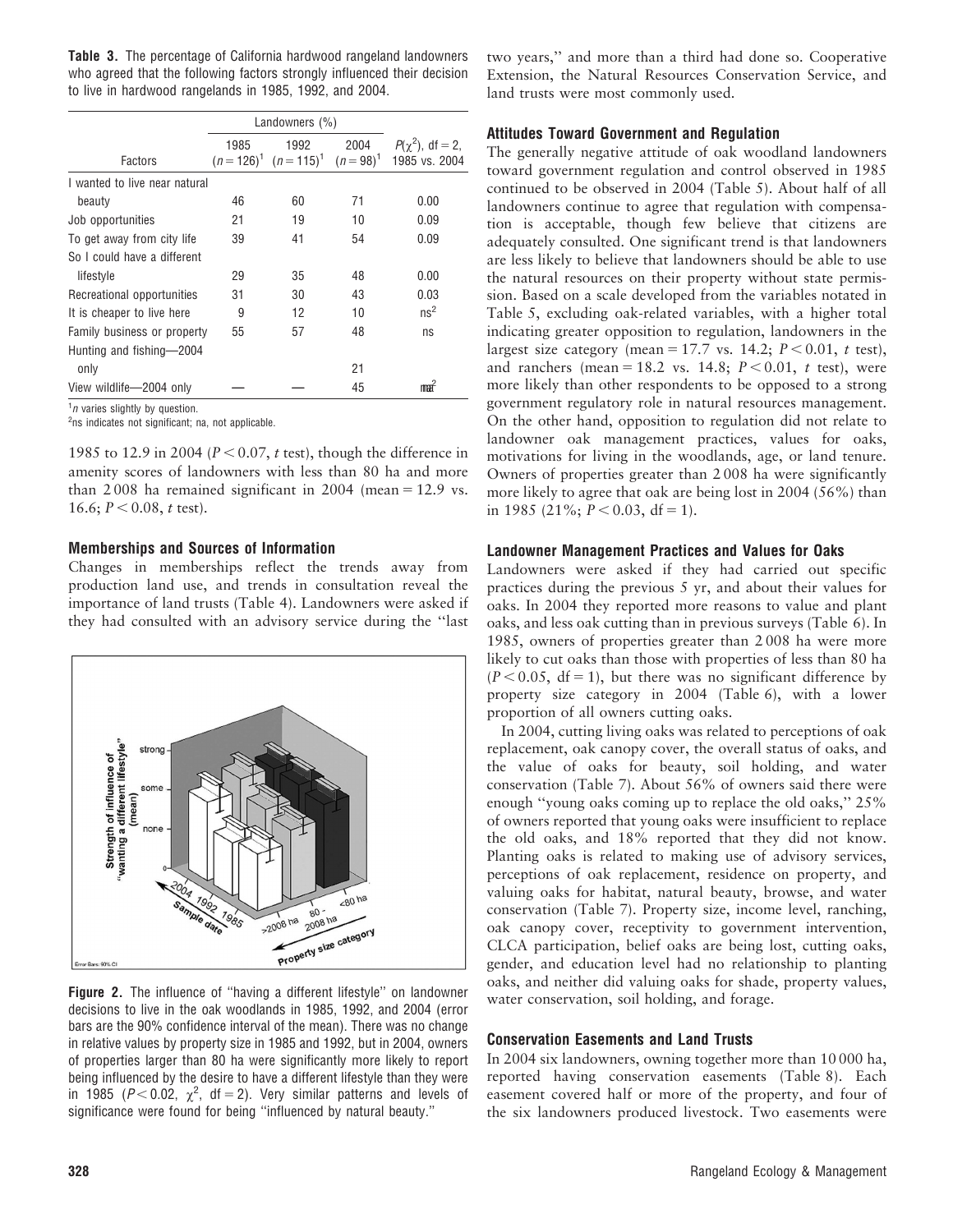|                                                                           |                    | Landowners (%)       |                 |                                     |
|---------------------------------------------------------------------------|--------------------|----------------------|-----------------|-------------------------------------|
|                                                                           | 1985 $(n = 126)^T$ | 1992 $(n = 115)^{1}$ | 2004 $(n=98)^1$ | $P(\chi^2)$ , df = 1, 1985 vs. 2004 |
| Landowner memberships and use of advice                                   |                    |                      |                 |                                     |
| Member of wildlife or environmental group                                 | 25                 | 30                   | 31              | $ns^2$                              |
| Member of livestock association or farm bureau                            | 58                 | 49                   | 41              | 0.06                                |
| Consulted the following during the 2 yr previous to the survey about oaks |                    |                      |                 |                                     |
| Private tree consultant                                                   | 9                  | 12                   |                 | ns                                  |
| <b>Cooperative Extension</b>                                              |                    | 15                   | 16              | 0.05                                |
| Department of Fish and Game                                               |                    |                      | 12              | ns                                  |
| Natural Resource Conservation Service                                     | b                  | h                    | 15              | 0.02                                |
| Any advisory service                                                      | 24                 | 26                   | 37              | 0.04                                |
| Book-2004 only                                                            |                    |                      | 23              | na <sup>2</sup>                     |
| Land Trust-2004 only                                                      |                    |                      |                 | na                                  |

Table 4. Percentage of California hardwood rangeland landowners who belonged to, or got advice from, the following organizations in 1985, 1992, and 2004.

 $1n$  varies slightly with each question.

<sup>2</sup>ns indicates not significant; na, not applicable.

established prior to 1990. One landowner purchased the land with a conservation easement on it. The trust holder for each differed, including three different county land trusts, a local open space district, a state agency, and a statewide land trust. Landowner motives were equally variable, including tax relief for two owners. One landowner said he/she wanted to preserve land for heirs, another wanted to obtain funds to reinvest in the property, and another wanted to leave a legacy. However, the most common response, given by four landowners, was simply to ''conserve the land.'' Four said that if they ''knew then what they know now'' they would put an easement on it again, or purchase the land with an easement. The two who would not choose to have an easement if they had it to do over again had

the smallest proportion of their land in easement, and both easements were donated rather than sold.

Although 3 204 ha  $\pm$  1 362 SE (n = 85) was the mean property size of respondents who knew what a conservation easement was in 2004, the mean property size of those who did not know about easements was 29 ha  $\pm$  12 SE (n = 10; Table 8). Those who had an easement or would consider acquiring one were significantly more likely to plant oaks and less likely to cut oaks than other property owners (Table 7). Though it was only asked about in 2004, two-thirds of landowners reported that they planned to keep their land intact for the next 10 yr, whereas 11% reported that they planned to sell or give away all or part of their property within

Table 5. The percentage of California hardwood rangeland landowners with the following attitudes toward regulation in 1985, 1992, and 2004.<sup>1</sup>

|                                                                |                    | Landowners (%)     |                 |                                     |
|----------------------------------------------------------------|--------------------|--------------------|-----------------|-------------------------------------|
| Respondents agree that:                                        | 1985 $(n = 126)^2$ | 1992 $(n = 115)^2$ | 2004 $(n=98)^2$ | $P(\chi^2)$ , df = 1, 1985 vs. 2004 |
| State regulation means a loss of liberties and                 |                    |                    |                 |                                     |
| freedom <sup>3</sup>                                           | 82                 | 88                 | 74              | 0.13                                |
| State can regulate private land resource                       |                    |                    |                 |                                     |
| management <sup>3</sup>                                        | 22                 | 25                 | 30              | ns <sup>4</sup>                     |
| State can regulate private land with compensation <sup>3</sup> | 46                 | 53                 | 47              | ns                                  |
| Oaks are being lost in California                              | 59                 | 79                 | 77              | 0.02                                |
| Oak use should be regulated                                    | 32                 | 39                 | 43              | 0.15                                |
| Protecting water quality should be a state                     |                    |                    |                 |                                     |
| responsibility <sup>3</sup>                                    | 88                 | 85                 | 83              | ns                                  |
| The state consults adequately with citizens before             |                    |                    |                 |                                     |
| regulating resources <sup>3</sup>                              | 21                 | 22                 | 17              | ns                                  |
| State has a responsibility to protect natural                  |                    |                    |                 |                                     |
| resources <sup>3</sup>                                         | 80                 | 81                 | 83              | ns                                  |
| State and federal regulation is bringing the country           |                    |                    |                 |                                     |
| closer to socialism <sup>3</sup>                               | 67                 | 69                 | 56              | 0.14                                |
| Citizens should be able to use natural resources on            |                    |                    |                 |                                     |
| their own land without asking state permission <sup>3</sup>    | 90                 | 84                 | 72              | 0.00                                |

<sup>1</sup>Neutral responses excluded from analysis.

 $2n$  varies slightly with each question.

<sup>3</sup>Used to develop scale of "receptivity to regulation."

<sup>4</sup>ns indicates not significant.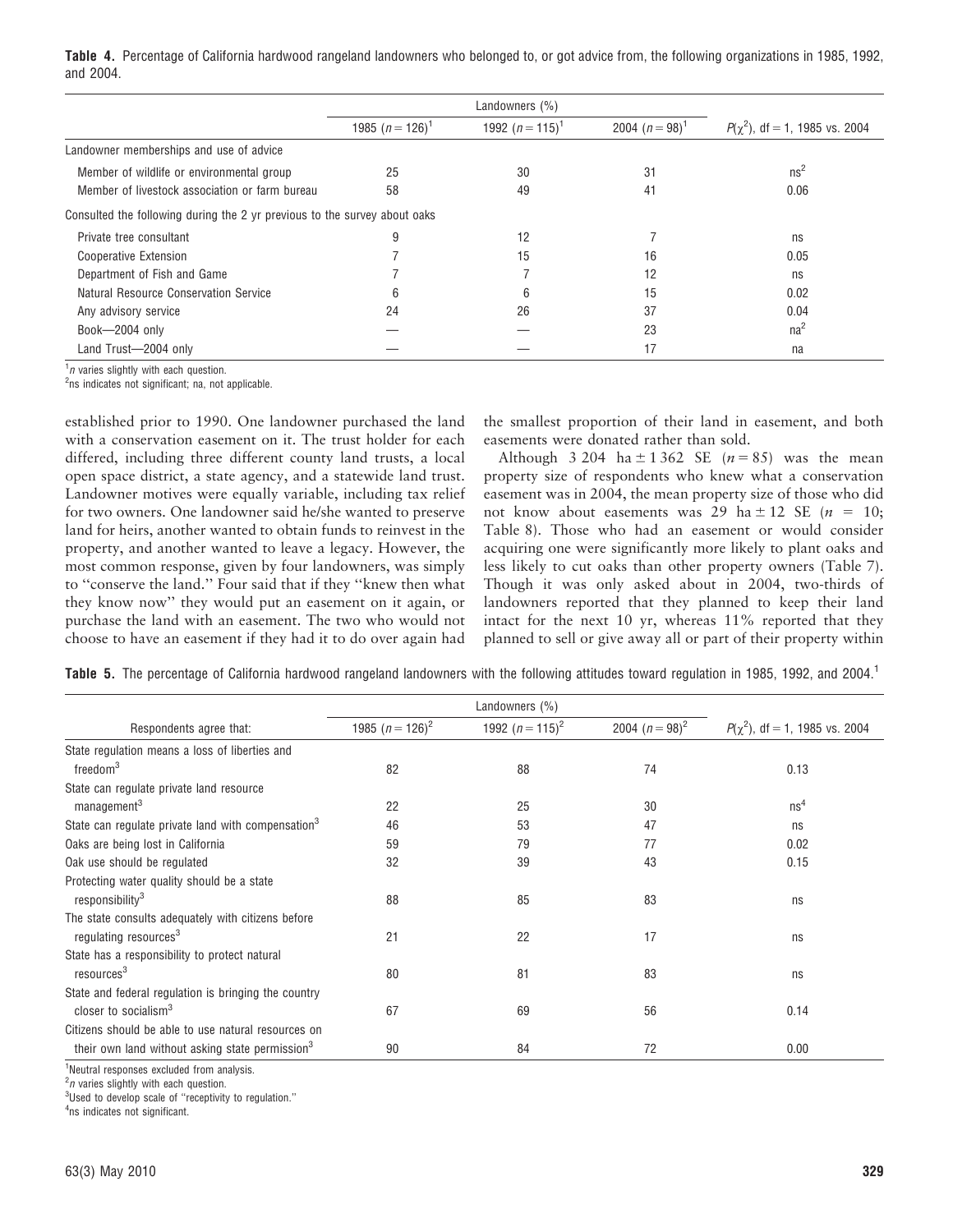|                                                                           | 1985 $(n = 126)^1$ | 1992 $(n = 115)^1$ | 2004 $(n = 98)^1$ | $P(\chi^2)$ , df = 1, 1985 vs. 2004 |
|---------------------------------------------------------------------------|--------------------|--------------------|-------------------|-------------------------------------|
| The respondent values oaks for:                                           |                    |                    |                   |                                     |
| Erosion control                                                           | 73                 | 83                 | 80                | 0.13                                |
| Wildlife habitat                                                          | 80                 | 84                 | 86                | ns <sup>2</sup>                     |
| Natural beauty                                                            | 84                 | 87                 | 86                | ns                                  |
| Property value                                                            | 57                 | 61                 | 60                | ns                                  |
| Shade                                                                     | 77                 | 79                 | 70                | 0.17                                |
| <b>Browse</b>                                                             | 51                 | 67                 | 68                | 0.01                                |
| Having more forage underneath                                             | 29                 | 37                 | 35                | ns                                  |
| Conserving water                                                          | 46                 | 58                 | 62                | 0.05                                |
| Fuelwood                                                                  | 63                 | 57                 | 37                | 0.00                                |
| Management practices carried out in the 5 yr previous to the survey date: |                    |                    |                   |                                     |
| Improve wildlife habitat                                                  | 37                 | 44                 | 47                | 0.14                                |
| Plant oaks                                                                | 6                  | 14                 | 32                | 0.00                                |
| Cut mistletoe out of trees                                                | 21                 | 19                 | 29                | 0.17                                |
| Divert water from stream or spring                                        |                    | 33                 | 25                | 0.18 <sup>3</sup>                   |
| Stabilize stream banks                                                    | 17                 | 30                 | 25                | 0.04                                |
| Build stream erosion control structures                                   |                    | 14                 | 22                | $0.09^{3}$                          |
| Stream channelization                                                     |                    | 20                 | 11                | $0.09^{3}$                          |
| Fence riparian areas                                                      | 17                 | 25                 | 21                | ns                                  |
| Cut oaks and treat stumps                                                 | 16                 | 13                 | 16                | ns                                  |
| Burn scrub oaks                                                           | 12                 | 11                 | 8                 | ns                                  |
| Thin softwoods to promote oaks                                            | 12                 | 9                  | 9                 | ns                                  |
| Spray, poison, girdle oaks                                                | $\overline{7}$     | $\overline{2}$     | 1                 | 0.04                                |
| Thin oaks                                                                 | 35                 | 26                 | 34                | ns                                  |
| Cut or remove any oaks                                                    | 85                 | 76                 | 65                | 0.00                                |
| Cut living oaks                                                           | 43                 | 29                 | 32                | 0.02                                |
| Cuts oaks and agrees an important reason is:                              |                    |                    |                   |                                     |
| Removing dead or diseased oaks                                            | 74                 | 72                 | 60                | 0.07                                |
| Improving access                                                          | 36                 | 25                 | 25                | 0.06                                |
| Home firewood                                                             | 41                 | 24                 | 16                | 0.00                                |
| Increasing forage production                                              | 39                 | 23                 | 24                | 0.03                                |
| Increasing water flow                                                     | 20                 | 12                 | 14                | ns                                  |
| Clearing for development                                                  | 17                 | 11                 | 9                 | 0.07                                |

Table 6. The percentage of California hardwood rangeland landowners with the following reasons to value oaks, and who carried out the following oak management practices in the 5 yr previous to the survey date in 1985, 1992, and 2004.

 $1n$  varies slightly with each question.

<sup>2</sup>ns indicates not significant; na, not applicable.

3 Compares 1992 and 2004.

10 yr. Those planning to dispose of their property in the next 10 yr were more interested in donating or selling easements than those planning to keep their properties over the next decade (67% vs. 35%;  $P < 0.07$ , df = 1).

## **DISCUSSION**

Overall, relationships between property size and the goals, attitudes, and practices of landowners remain consistent with the simple typology developed from the 1985 survey, where properties  $< 80$  ha, 80 ha to 2008 ha, and  $> 2008$  ha were compared (Huntsinger and Fortmann 1990). Summarizing the results for then and now, owners of larger properties usually produce livestock and live in the woodlands primarily because of a family business, participate in voluntary land conservation programs such as the CLCA, more often live on their oak woodland properties year-round, have stronger antiregulation sentiments, cut some oaks from their land, are concerned about oaks suppressing forage production, and get their information from advisory agencies, professional associations, and Cooperative Extension. The growing numbers of smaller parcel holders do not usually sell products, graze livestock, or cut oaks, and are more amenable to regulations for conserving oaks. More often they are absentee owners, have owned their land for less time, and are unlikely to have received or used information about oaks from any major advisory organization. Owners of smaller properties primarily live in the woodlands to enjoy its natural beauty and to ''get away from the city.'' Unless differences associated with property size have changed since the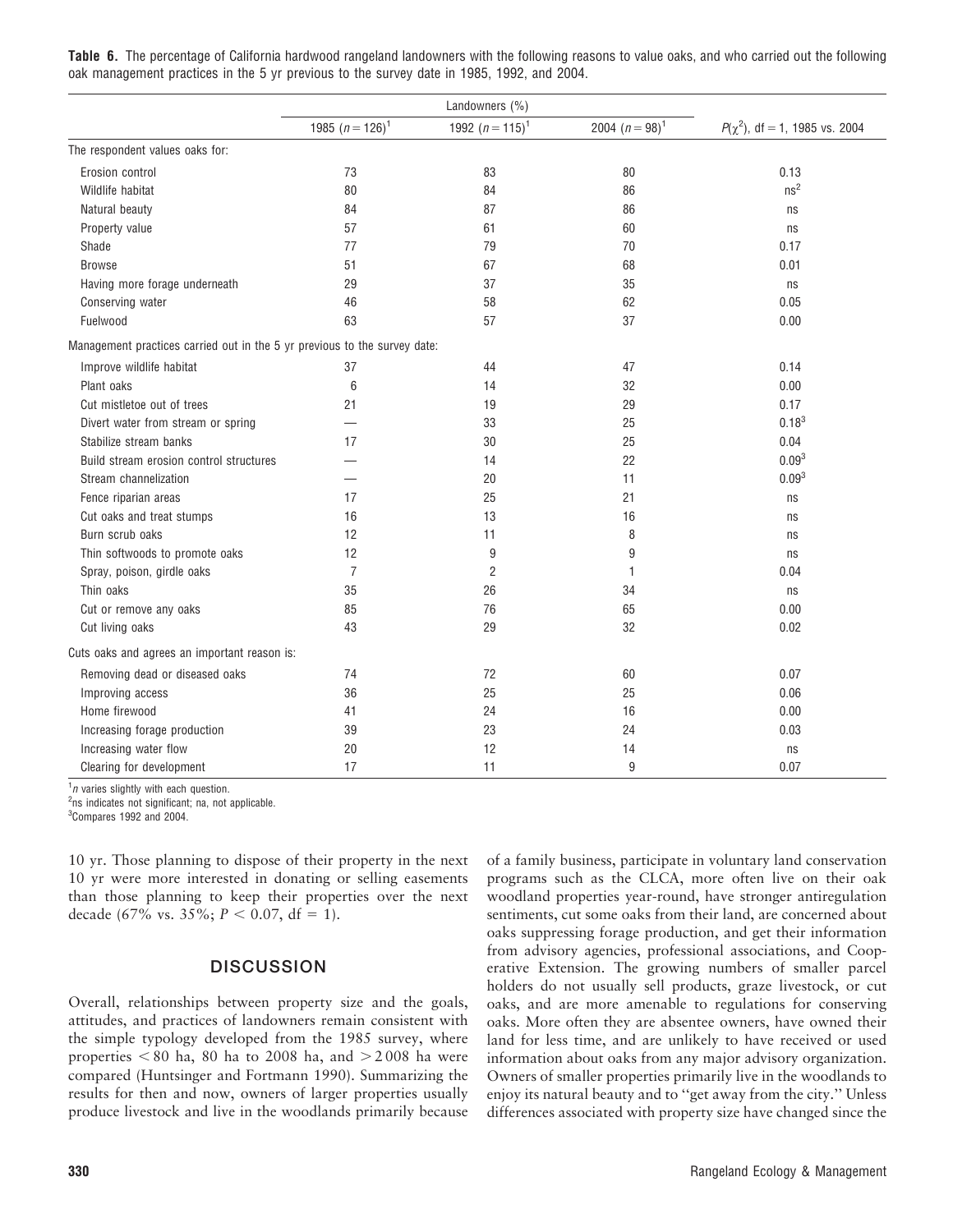Table 7. The percent of hardwood rangeland landowners that agree or disagree with the following statements who have cut or planted oaks in the five years previous to 2004. To be read, for example, as ''Of landowners who agree that oak replacement is adequate on their land, 82% cut some oaks in the previous five years, while of those who disagree, 48% cut some oaks during this period.''

| Statement                                   | $%$ that<br>agree &<br>cut oaks | $%$ that<br>disagree &<br>cut oaks | $P(\chi^2)$<br>$n = 96^{\circ}$ |
|---------------------------------------------|---------------------------------|------------------------------------|---------------------------------|
| Oak replacement is adequate on my land      | 82                              | 48                                 | 0.01                            |
| Oak canopy is greater than 50% on my land   | 94                              | 57                                 | 0.01                            |
| Oak harvest should be regulated             | 39                              | 75                                 | 0.00                            |
| Oaks are being lost in California           | 53                              | 79                                 | 0.01                            |
| I have/am interested in a conservation      |                                 |                                    |                                 |
| easement                                    | 57                              | 76                                 | 0.07                            |
|                                             | $%$ that                        | $%$ that                           |                                 |
|                                             | agree &                         | disagree &                         | $P(\chi^2)$                     |
|                                             | plant oaks                      | plant oaks                         | $n = 96^{\circ}$                |
| Oak replacement is inadequate on my         |                                 |                                    |                                 |
| property                                    | 46                              | 32                                 | 0.06                            |
| I live on my property all year              | 37                              | 18                                 | 0.11                            |
| Oaks are valuable for habitat               | 37                              | 7                                  | 0.03                            |
| Oaks are valuable for natural beauty        | 37                              | $\overline{7}$                     | 0.03                            |
| Oaks are valuable for browse                | 41                              | 13                                 | 0.00                            |
| Oaks are valuable for firewood              | 22                              | 38                                 | 0.10                            |
| I have/am interested in a conservation      |                                 |                                    |                                 |
| easement                                    | 45                              | 23                                 | 0.06                            |
| I used UC advisory services (previous 2 yr) | 57                              | 27                                 | 0.03                            |
| I used any advisory service (previous 2 yr) | 50                              | 26                                 | 0.03                            |

 $1n$  varies slightly with each question, df = 1.

earlier surveys, they were not reported here because they are described in Huntsinger and Fortmann (1990). However, when considering all landowners, there are changes in land use, income source, management, and attitudes about oak woodlands, when comparing 1985 and 2004 results.

Since 1985, changes that reflect IHRMP goals have occurred in the practices and values of hardwood rangeland landowners. Although the survey cannot ''prove'' these changes are a result of the program, there has been a shift to stewarding and valuing oaks. Outreach and education programs oriented toward nonproduction landowners, land trusts, and other ''conservation owners'' are needed, as well as research on the functioning of ''working landscapes'' programs—programs that seek to use privately owned production enterprises for land and habitat conservation, and to provide ecosystem services (Kreuter et al. 2006).

#### Hardwood Rangelands as ''Working Landscapes''

The major hardwood rangeland land use remains livestock grazing and production, but more landowners, including ranchers, now report they value diverse ecological, cultural, and lifestyle benefits from oak woodland properties. These benefits or amenities fall well within the definition of ecosystem services, ''the condition and processes through which natural ecosystems, and the species that make them up, sustain and fulfill human life'' (Daily 1997). Many of the ecosystem

Table 8. Percentage of hardwood rangeland landowners with the following attitudes towards conservation easements in 2004.

|                                                                                        | Respondents,<br>$2004 \; (%)$ |
|----------------------------------------------------------------------------------------|-------------------------------|
| Among all respondents ( $n = 99$ )                                                     |                               |
| Have a conservation easement                                                           | 6                             |
| Do not have a conservation easement                                                    | 84                            |
| Do not know what a conservation easement is                                            | 10                            |
| Among respondents knowing about conservation easements<br>but without one ( $n = 82$ ) |                               |
| Have been approached about a conservation easement                                     | 26                            |
| Would not consider selling or donating an easement                                     | 49                            |
| I would consider selling                                                               | 26                            |
| I would consider donating                                                              | 11                            |
| I do not know enough about it                                                          | 20                            |
| Of those who know enough about easements to answer<br>$(n=76)$                         |                               |
| I would donate to a public agency                                                      | 13                            |
| I would donate to a land trust or other private NGO                                    | 22                            |
| It makes no difference to me                                                           | 11                            |

services valued by landowners, such as natural beauty and wildlife habitat, are shared by society and benefit the public. Some ecosystem services are consumed mostly by the landowner, as with an enjoyment of the lifestyle of owning and managing oak woodland, and the satisfaction of having property to leave to heirs. Although in surveys ranchers consistently rate the monetary profits of ranching low as an overall motive for ranching, this survey and many other studies of Western rangeland owners have reported strong ecosystem service motivations for landownership and management decisions (Smith and Martin 1972; Bartlett et al. 1989; Huntsinger and Fortmann 1990; Liffmann et al. 2000; Rowe et al. 2001; Torell et al. 2001; Gentner and Tanaka 2002; Gosnell and Travis 2005; Campos et al. 2009). Oak woodland ranchers are therefore engaged in the joint production of ecosystem services and production of food and fiber, which is the conceptual underpinning of ''working landscapes'' as a conservation goal (Huntsinger and Sayre 2007).

Part of the working landscapes idea is that management activities of ranchers and grazing itself may be considered ecosystem services when they augment or support environmental benefits. In some woodland areas oak recruitment might be augmented by removal of livestock grazing (Tyler et al. 2006) when other factors, such as drought and insect and mammalian herbivores, are not suppressing seedling growth. On the other hand, there are some settings where livestock grazing has a role in maintaining wildlife habitat and ecosystem services at multiple scales: at the landscape scale, extensive ranching properties provide contiguous habitat that offers the best opportunity for the survival of many species; at ranch and pasture scales, activities such as stock pond maintenance can benefit wildlife (US Department of the Interior–Fish and Wildlife Service 2006); and grazing at the plant community scale can support species of concern (Weiss 1999; Marty 2005, Pyke and Marty 2005; DiDonato 2007). Grazing is broadly considered to be useful in diminishing fire hazard in California, by reducing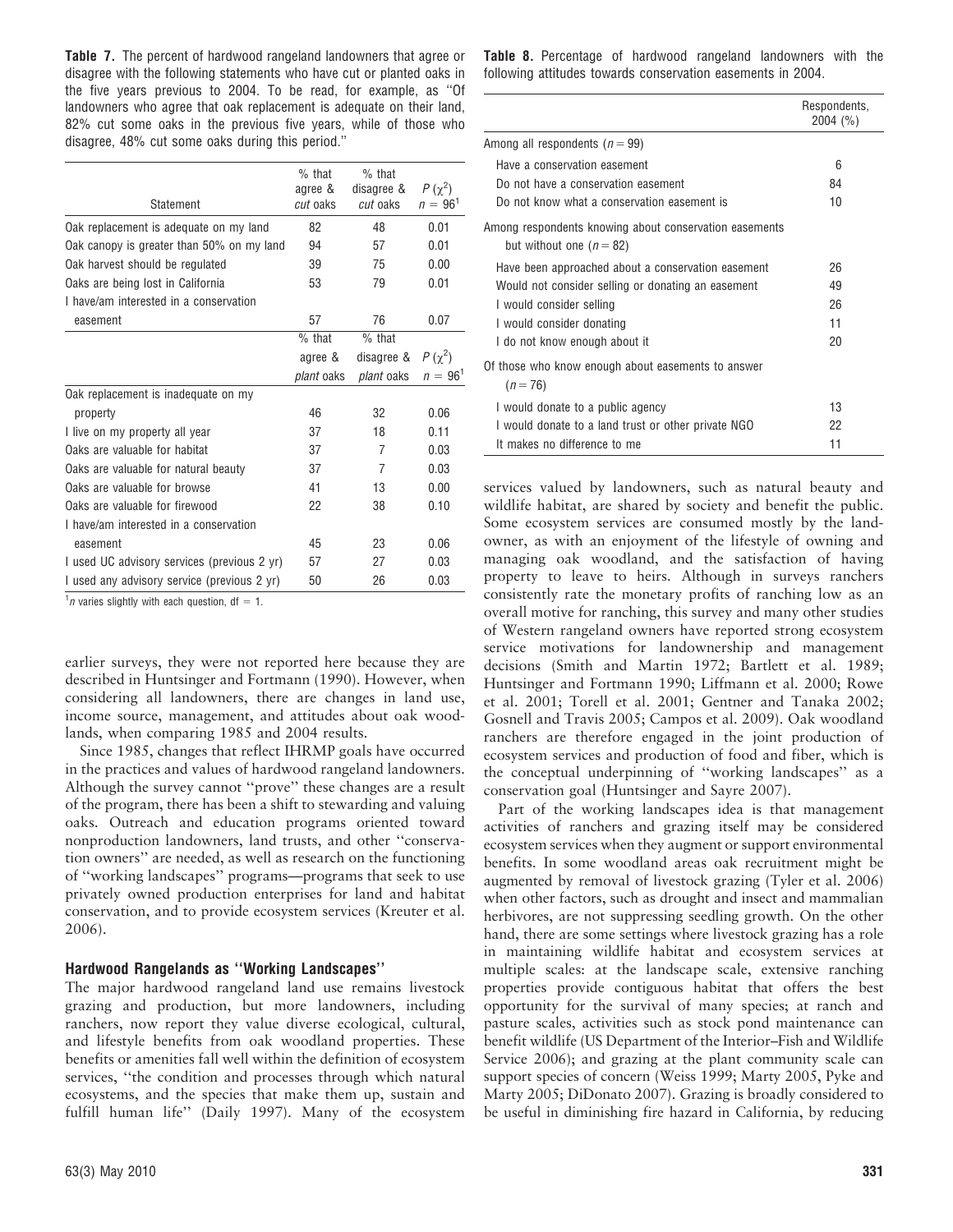fine fuels and suppressing brush. Management can enhance the use of grazing to meet conservation goals, and reduce potential problems including overgrazing, soil and stream bank erosion, introduction of invasive species, grazing of species of concern, and water contamination. Using working landscapes to meet conservation goals involves developing management strategies and technologies that reduce conflict between production and conservation activities and enhance synergies (Brunson and Huntsinger 2008).

## Emerging Markets for Ecosystem Services

When many people think about markets for ecosystem services, they think of the Chicago Climate Exchange or other organizations that offer payments for carbon sequestration on rangelands. However, less obviously, various policies and private demand have created relatively longstanding ''markets'' for ecosystem services that have placed a monetary value on services such as lifestyle benefits, undeveloped land, targeted grazing, wildlife habitat improvement, grass-fed meats, and water quality protection. Cost-sharing programs for water quality or wildlife improvements, payment for conservation easements, valueadded prices for grass-fed meat, and tax relief for land conservation all place a monetary value on the production of ecosystem services desired by society. Amenity-driven land prices for rangeland, and the willingness of ranchers to subsidize ranches and forgo opportunity costs, are part of the price that ranchers and landowners pay for the ecosystem services they consume and can be used to determine at least a minimum monetary value for services that are considered difficult to value, such as a beautiful view or the ranching lifestyle (Torell et al. 2005; Campos et al. 2009). There are also markets specifically for grazing. In California, payment for prescription grazing is a growing market, and in the case of goats used for brush reduction, can bring in more than  $$700.00 \cdot ha^{-1}$ .

Numerous surveys have documented and reflected on the tendency of ranchers to supplement ranch income with outside work by members of the household (Smith and Martin 1972; Workman and Evans 1993; Liffmann et al. 2000). This study showed that hardwood rangeland landowners were more likely to be obtaining a majority of their income from off-ranch sources in 2004 than they were on previous sample dates. Owner subsidies for ranch operations translate into what ranchers ''pay'' to ranch and to consume the associated ecosystem services (Martin and Jeffries 1966; Marsh and Sumner 1999; Torell and Bailey 2000; Torell et al. 2001, 2005). Surveys show that ranchers are well aware of how much they are paying for the lifestyle and the other ecosystem services they value and consume (Rowe et al. 2001; Sulak and Huntsinger 2002). In addition, oak woodland land prices reflect such values, as they are considerably higher than the prices that can be justified by agricultural production alone (Torell and Kincaid 1996). Unfortunately, one of the ways that the owners of large oak woodland properties can ''cash out'' this value after years of marginally or occasionally profitable livestock production and lost opportunity cost is to sell to developers (Hargreave 1993). This does not foster oak woodland sustainability, and results in the loss of ecosystem services valued by society.

A trend toward stronger amenity-related motives for ranchers and owners of larger properties has positive as well as potentially

negative aspects, and creates some unknowns (Fig. 2). That landowners recognize and appreciate ecosystem services would suggest that they are better equipped to manage for them, aiding themselves and society, and to take advantage of emerging and potential markets for carbon sequestration, habitat restoration and protection, and so forth. On the other hand, recent research indicates that amenity values or landowner-consumed ecosystem service values reach a saturation point, and that keeping a large property intact is not necessary to satisfy the landowner's desire for amenities: most of these values, as with natural beauty, or a different lifestyle, can be satisfied with a property of a few hectares (Campos et al. 2009). The results of this study are illustrative, as owners of even small properties perceive high amenity values for their properties. On the other hand, those producing livestock or other products where income increases as the number of hectares owned increases are highly motivated to keep land intact (Campos et al. 2009). Markets for maintaining undeveloped land and wildlife habitat, value-added livestock products, and other goods and services that provide income streams that increase with the size of holdings can also help to reduce subdivision and land fragmentation.

## IMPLICATIONS

Programs that will help livestock producers to jointly produce ecosystem services and livestock products are needed to conserve unfragmented private rangelands. This includes developing management strategies that create production and conservation synergies, and developing income streams for ecosystem service provisioning that increase as the area conserved increases. Hardwood rangeland landowners and rangeland landowners in much of the West have demonstrated a willingness to financially support the production of ecosystem services from rangelands that benefit society. However, the high costs reduce profitability and enterprise sustainability. Through policy mechanisms and markets, society can share some of the costs of production of ecosystem service production and stimulate increased services of public benefit. Half of the landowners in the survey indicated that they were receptive to environmental regulation, if it came with ''compensation'' that shared the cost of compliance. On the other hand, some public policy initiatives, regulations, and social trends may detract from the benefits reaped by the landowner, and eventually weaken landowner willingness or ability to continue ranching or landownership. We tend to think of landowner costs in terms of money, but ''costs'' can be a reduction in any of the ecosystem services consumed by the landowner or rancher, including a reduction in the enjoyment of lifestyle and work, or a belief that society is hostile to ranching (Liffmann et al. 2000).

Finally, most cost-sharing programs and many other conservation incentives programs do not necessarily address land use stability—a landowner might obtain public funds for pond restoration one year and sell the land for development the next, making such public investments risky. However, results here appear to indicate that landowners who want their land to remain intact, as indicated by having or being interested in conservation easements, are more likely to engage in restoration practices such as planting oaks. In contrast to a posited ''impermanence syndrome'' that states that an uncertain future for the land leads to property neglect or ''a lack of confidence in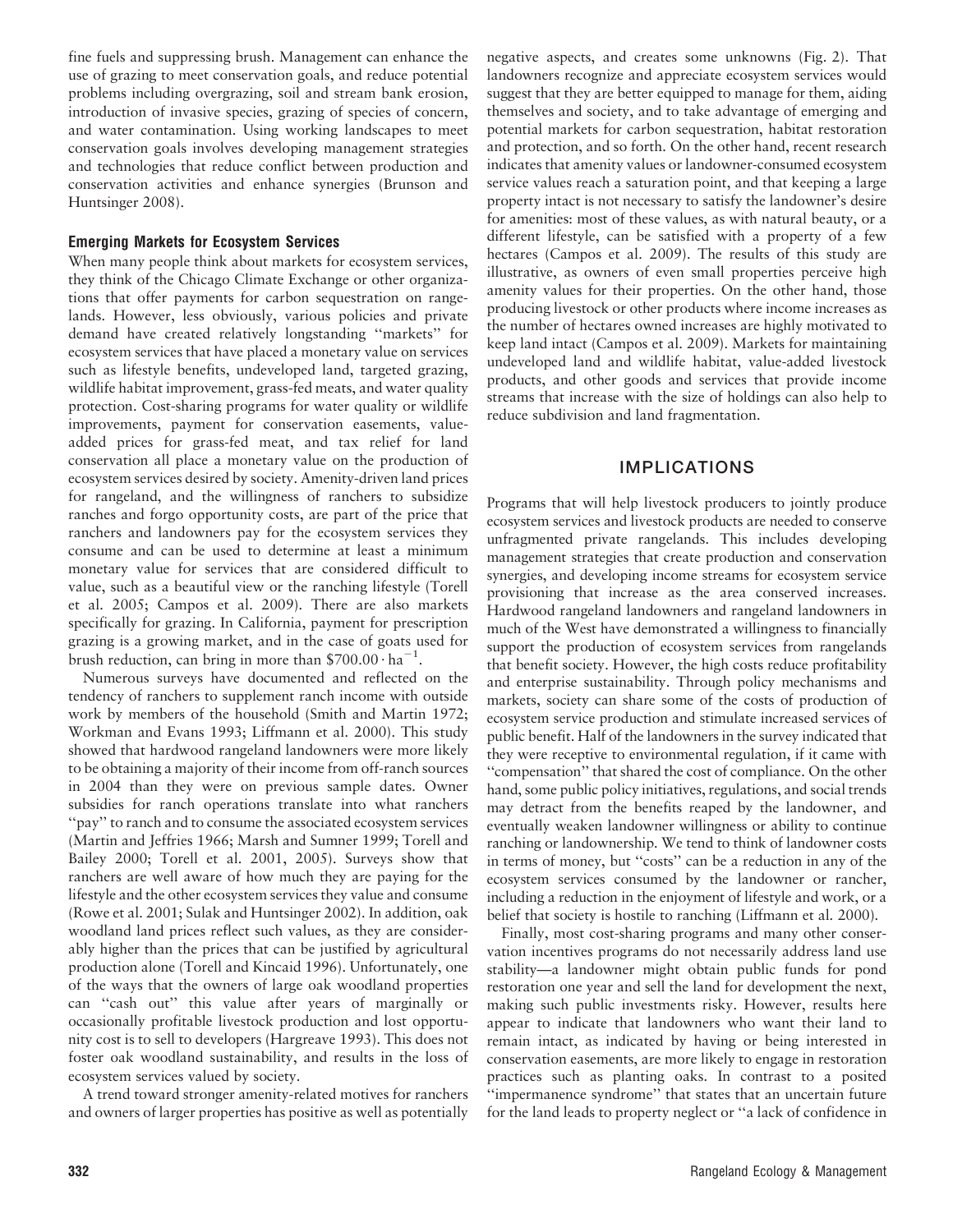the stability and long-run profitability of farming in urbanized areas, leading to disinvestment of human and capital resources'' (Heimlich and Anderson 1987; Heimlich 1989), we could posit here a "permanence syndrome," where landowners envisioning a long time horizon for their land as a ranch or woodland are more active conservationists. Therefore, the interlinkage of land use stability and management incentives could prove mutually reinforcing, with feedbacks resulting in higher levels of efficiency in conservation.

# ACKNOWLEDGMENTS

Thanks are especially due to the landowners of California's oak woodlands, especially those who have stalwartly participated in this survey over the years. Adriana Sulak, Jose Oviedo-Pro, and Adina Rissmann all contributed their expertise to aspects of the research and write-up. Thanks to the journal reviewers and Paul F. Starrs for their very helpful reviews.

## LITERATURE CITED

- ALLEN-DIAZ, B., J. BARTOLOME, AND M. P. MCCLARAN. 1999. California oak savanna. In: R. C. Anderson, J. S. Fralish, and J. M. Baskin [EDS.]. Savannas, barrens, and rock outcrop plant communities of North America. Cambridge, United Kingdom: Cambridge University Press. p. 332–329.
- ALLEN-DIAZ, B., R. STANDIFORD, AND R. D. JACKSON. 2007. Chapter 12: oak woodlands and forests. In: M. G. Barbour, T. Keeler-Wolf, and A. A. Schoenherr [EDS.]. Terrestrial vegetation of California. Berkeley, CA, USA: University of California Press. p. 315–330.
- BARTLETT, E. T., R. G. TAYLOR, J. R. McKEAN, AND J. G. HOF. 1989. Motivation of Colorado ranchers with federal grazing allotments. Journal of Range Management 42(6):454–457.
- BOLSINGER, C. 1988. The hardwoods of California's timberlands, woodlands, and savannas. Portland, OR, USA: US Forest Service, Pacific Northwest Forest and Range Experiment Station Research Bulletin PNW-RB-148. 148 p.
- BRODT, S., K. KLONSKY, L. TOURTE, R. DUNCAN, L. HENDRICKS, C. OHMART, AND P. VERDEGAAL. 2004. Influence of farm management style on adoption of biologically integrated farming practices in California. Renewable Agriculture and Food Systems 19(4):237–247.
- BRUNSON, M. W., AND L. HUNTSINGER. 2008. Ranching as a conservation strategy: can old ranchers save the new west? Rangeland Ecology & Management 61(2):137–147.
- BURCHAM, L. T. 1982. California range land: an historico-ecological study of the range resource of California. Davis, CA, USA: University of California. 261 p.
- CAMPOS, P., J. L. OVIEDO, A. CAPARRÓS, L. HUNTSINGER, AND I. COELHO. 2009. Contingent valuation of woodland-owners private amenities in Spain, Portugal, and California. Rangeland Ecology & Management 2(3):240–252.
- [CDF-FRAP] CALIFORNIA DEPARTMENT OF FORESTRY AND FIRE PROTECTION–FIRE AND RESOURCE ASSESSMENT PROGRAM. 2003. Changing California: forest and range 2003 assessment. Sacramento, CA, USA: California Department of Forestry and Fire Protection. 126 p.
- CLENDENNING, G., D. R. FIELD, AND D. JENSEN. 2004. A survey of seasonal and permanent landowners in Wisconsin's northwoods: following Dillman and then some. Society & Natural Resources 17(5):431-442.
- CONLEY, J. L., M. E. FERNANDEZ-GIMENEZ, G. B. RUYLE, AND M. BRUNSON. 2007. Forest Service grazing permittee perceptions of the endangered species act in southeastern Arizona. Rangeland Ecology & Management 60(2):136-145.
- COPPOCK, D. L., AND A. H. BIRKENFELD. 1999. Use of livestock and range management practices in Utah. Journal of Range Management 52(1):7–18.
- DAILY, G. C. 1997. Nature's services: societal dependence on natural ecosystems. Washington, DC, USA: Island Press. 392 p.
- DIDONATO, J. 2007. Endangered amphibian research within grazed grasslands. Keeping Landscapes Working, University of California Cooperative Extension

Newsletter for Rangeland Managers Winter:4–6. Available at: http:// cesantaclara.ucdavis.edu/newsletterfiles/newsletter710.htm. Accessed 25 March 2010.

- DILLMAN, D. A. 1978. Mail and telephone surveys: the total design method. New York, NY, USA: John Wiley and Sons. 344 p.
- EWING, R. A., N. TOSTA, R. TUAZON, L. HUNTSINGER, R. MAROSE, K. NIELSON, R. MOTRONI, AND S. TURAN. 1988. California's forests and rangelands: growing conflict over changing resources: an assessment. Sacramento, CA, USA: California Department of Forestry and Fire Protection. 242 p.
- FORTMANN, L., AND L. HUNTSINGER. 1989. The effects of nonmetropolitan population growth on resource management. Society & Natural Resources 2(1):9-22.
- GENTNER, B. J., AND J. A. TANAKA. 2002. Classifying federal public land grazing permittees. Journal of Range Management 55(1):2–11.
- GOSNELL, H., J. H. HAGGERTY, AND P. A. BYORTH. 2007. Ranch ownership change and new approaches to water resource management in southwestern Montana: implications for fisheries. Journal of the American Water Resources Association 43(4):990–1003.
- GOSNELL, H., AND W. R. TRAVIS. 2005. Ranchland ownership dynamics in the Rocky Mountain west. Rangeland Ecology & Management 58(2):191–198.
- HARGREAVE, T. 1993. The impact of a federal grazing fee increase on land use in El Dorado County, California [thesis]. Berkeley, CA, USA: University of California. 68 p.
- HEIMLICH, R. E. 1989. Metropolitan agriculture; farming in the city's shadow. Journal of the American Planning Association 55:457–466.
- HEIMLICH, R. E., AND W. D. ANDERSON. 1987. Dynamics of land use change in urbanizing areas: experience in the economic research service. In: William-Lockeretz [ED.]. Sustaining agriculture near cities. Washington, DC, USA: Soil and Water Conservation Service. p. 135–154.
- HOLZMAN, B. A. 1993. Vegetation change in California's blue oak (Quercus douglasii) woodlands [dissertation]. Berkeley, CA, USA: University of California. 120 p.
- HUNTSINGER, L., L. BUTTOLPH, AND P. HOPKINSON. 1997. Ownership and management changes on California hardwood rangelands: 1985 to 1992. Journal of Range Management 50(4):423–430.
- HUNTSINGER, L., AND L. P. FORTMANN. 1990. California's privately owned oak woodlands: owners, use, and management. Journal of Range Management 43(2):147–152.
- HUNTSINGER, L., AND P. HOPKINSON. 1996. Viewpoint: sustaining rangeland landscapes: a social and ecological process. Journal of Range Management 49(2):167–173.
- HUNTSINGER, L., M. JOHNSON, M. STAFFORD, AND J. FRIED. 2008. A resurvey of oak woodland landowners: 1985, 1992, and 2004. In: A. Merenlender, D. McCreary, and K. L. Purcell [TECH. EDS.]. Proceedings, 6th Symposium on Oak Woodlands: California's Oaks, Today's Challenges, Tomorrow's Opportunities; 9–12 October 2007; Santa Rosa, CA, USA. Albany, CA, USA: USDA Forest Service Pacific Southwest Research Station General Technical Report PSW-GTR-217. p. 57–68. Available at: http://www.fs.fed.us/psw/publications/ gtrs.shtml. Accessed 10 December 2009.
- HUNTSINGER, L., AND N. SAYRE. 2007. Introduction: the working landscapes special issue. Rangelands 23(3):9–13.
- HUNTSINGER, L., A. SULAK, L. GWIN, AND T. PLIENINGER. 2004. Oak woodland ranchers in California and Spain: conservation and diversification. Advances in Geoecology 31:309–326.
- JACKSON-SMITH, D., U. KREUTER, AND R. S. KRANNICH. 2005. Understanding the multidimensionality of property rights orientations: evidence from Utah and Texas ranchers. Society & Natural Resources 18(7):587–610.
- JOHNSON, S. G. 1997. Factors contributing to land-use change in the hardwood rangelands of two central Sierra Nevadan counties. In: N. H. Pillsbury, J. Verner, and W. D. Tietje [TECH. COORDS.]. Proceedings of a Symposium on Oak Woodlands: Ecology, Management, and Urban Interface Issues; 19–22 March 1997; San Luis Obispo, CA, USA. Albany, CA, USA: USDA Forest Service Pacific Southwest Research Station General Technical Report PSW-GTR-160. p. 592–602.
- KREUTER, U. P., M. V. NAIR, D. JACKSON-SMITH, J. R. CONNER, AND J. E. JOHNSTON. 2006. Property rights orientations and rangeland management objectives: Texas, Utah, and Colorado. Rangeland Ecology & Management 59(6):632–639.